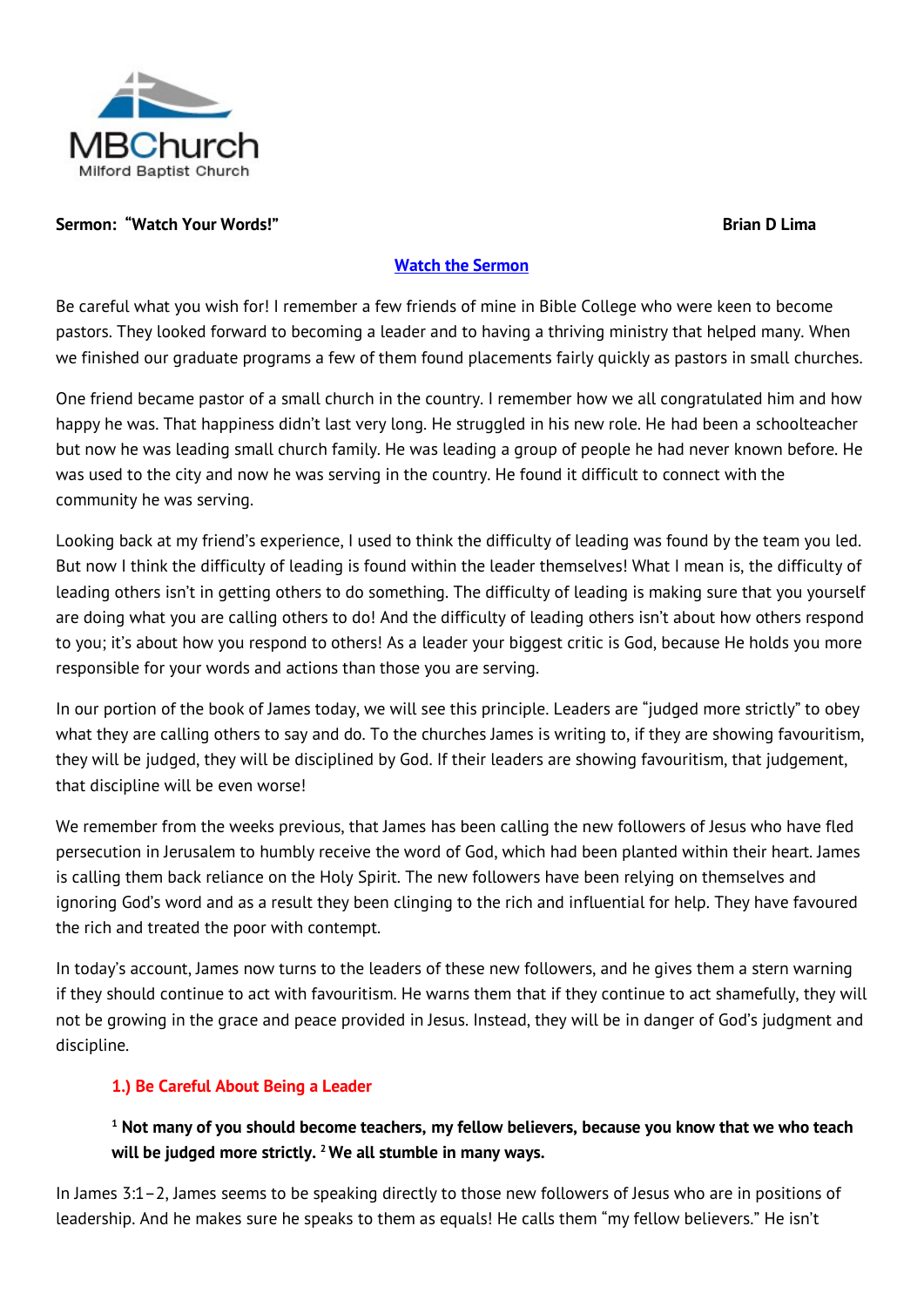speaking down to them. He isn't judging them. He seems to be reminding them that he isn't calling them to obey his words, but their Lord's. This James, may be the same James whom Paul called a "pillar" of the church, yet who recognized the grace given to Paul and agreed with him that Paul ought to go to the Gentiles while he continued to serve the Jews (Galatians 2:1–10). James didn't use his position in the church to demand obedience to himself, but used his position to recognize and encourage others to follow the Lord.

This humble brother in such an eminent position in the expanding Church says to these young-in-the-faith brothers and sisters, "not many should become teachers!" His reason? "They will be judged more strictly!" To be sure, "Whoever aspires to be an overseer desires a noble task" (1 Timothy 3:1), but no leader should think they will escape God's judgment since, as James reminds them, "we all stumble in many ways!" This means leaders WILL stumble and WILL be judged more strictly! This should be a red-flag warning to the leaders in the churches. Those leaders that have shown favouritism to the rich and influential and treated the poor badly.

If the leaders reading James' letter remembered their covenant history with God, they would remember how Moses was prevented from entering into the Promised Land because he did not obey God. This account should remind the leaders of the new followers how accountable they were before God. In that account, the Israelites are complaining to Moses and Aaron that they have no water. They shouted, "Why did you bring the LORD's community into this wilderness, that we and our livestock should die here" (Numbers 20)? They cry out to Moses for the figs, grapevines and pomegranates that they had in Egypt.

Moses turns to the LORD, and the LORD's command, His word is simple. He says, "take the staff, and you and your brother Aaron gather the assembly together. SPEAK to that rock before their eyes and it will pour out its water." Sounds simple. Moses gathers the assembly together in front of the rock and SHOUTS at them! "Listen, you rebels, must we bring water out of this rock?" Moses then raises his arm and STRIKES the rock twice with his staff. For this disobedience, the LORD says to Moses, "because you did not trust in me enough to honour me as holy in the sight of the Israelites, you will not bring this community into the land I give them."

Moses, the one God used to deliver a rebellious people, the one some called, "more humble than anyone else on the face of the earth," will not enter the Promised Land, where others will.

James is warning the leaders of the early church. He is saying that they WILL stumble as leaders and, in fact, HAVE stumbled and WILL therefore be judged and disciplined more strictly as a result.

### **2.) The Significance of Words**

**Anyone who is never at fault in what they say is perfect, able to keep their whole body in check. <sup>3</sup> When we put bits into the mouths of horses to make them obey us, we can turn the whole animal. <sup>4</sup>Or take ships as an example. Although they are so large and are driven by strong winds, they are steered by a very small rudder wherever the pilot wants to go. <sup>5</sup> Likewise, the tongue is a small part of the body, but it makes great boasts. Consider what a great forest is set on fire by a small spark. <sup>6</sup> The tongue also is a fire, a world of evil among the parts of the body. It corrupts the whole body, sets the whole course of one's life on fire, and is itself set on fire by hell.**

In James 3:3–6, James then reminds the new followers of the importance of what they say to others. Maybe the leaders of the new followers were thinking that their actions were more significant than their words. Maybe they justified their abuse of the poor by telling them to "not get in the way" of the more important brothers and sisters. Maybe they thought these abusive words were…ONLY WORDS! Maybe they thought good deeds, good actions were the sign of true faith. The rich provided the resources to do good works. The poor gave nothing other than their stories of how God rescued and redeemed them.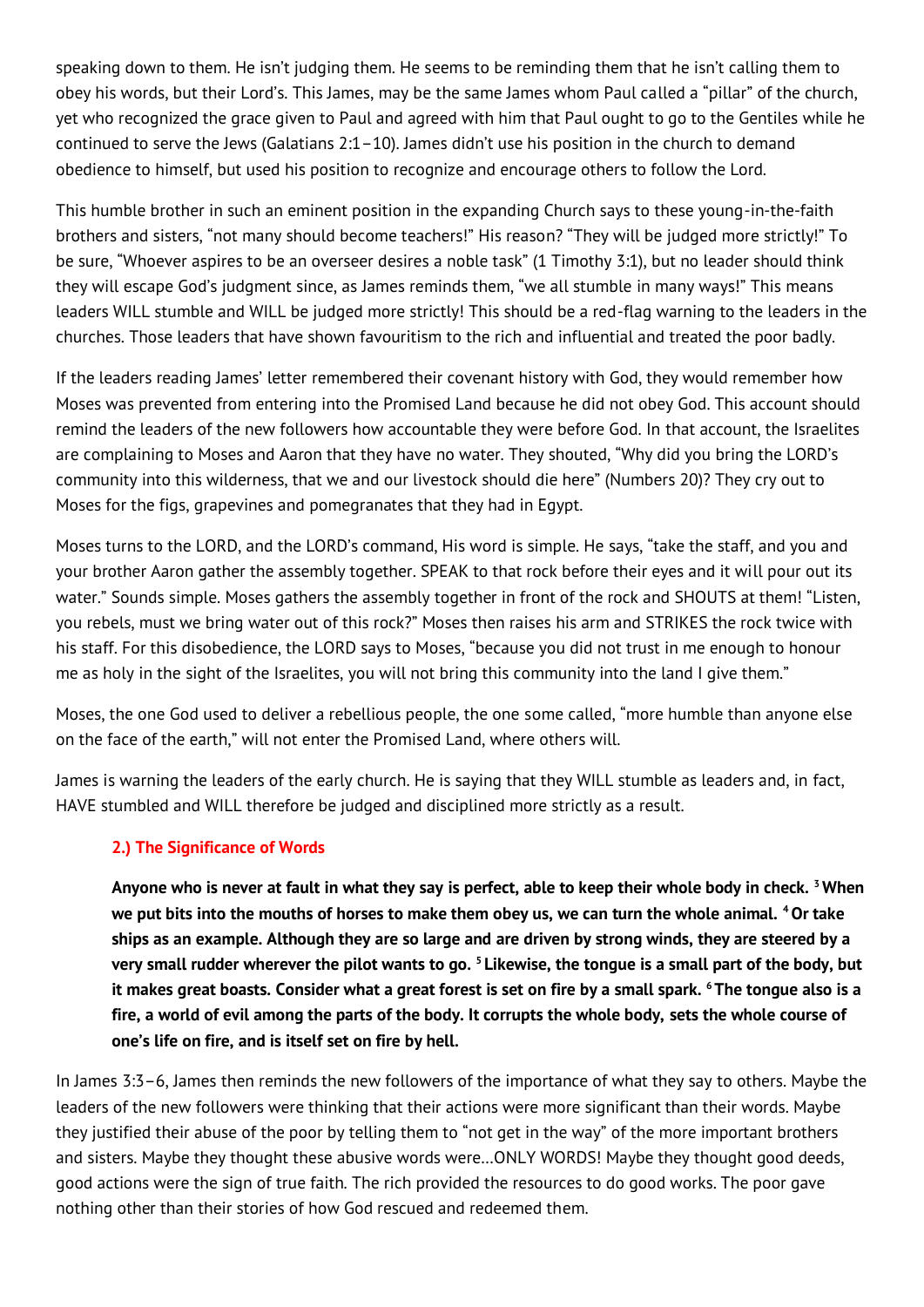God attempts to correct these leaders through James with words. God says that words are very important. They are just as important as actions. Metaphors are given as examples. It only takes a bit in the mouth of a horse to guide it. It only takes a small rudder to steer a ship. Then God says through James, remember that your words can be like a spark that sets a "great forest" to flame.

Didn't the leaders and new followers remember the power of God's word at Pentecost? Peter preached the Good News of Jesus and thousands came to faith by the power of the Holy Spirit! Thousands more came to hear the words of the apostles and to share their belongings in humility as the words called them to do. How could these new followers and their leaders think that their words to the poor were mere words? The Holy Spirit was given to them in order that they might know and remember the words of Jesus their Savour! The words of God were already like a fire that was setting a great global forest, to flame.

God is guiding his children, these new followers, through James to see that their words become godly.

## **3.) No One Can Tame the Tongue**

# **<sup>7</sup>All kinds of animals, birds, reptiles and sea creatures are being tamed and have been tamed by mankind, <sup>8</sup> but no human being can tame the tongue. It is a restless evil, full of deadly poison.**

In James 3:7–8, James reminds the leaders of the new churches spread out in the neighbouring regions not to pretend that they are, in themselves, strong or perfect. He's even reminding them that they aren't stronger or more nearly perfect than others! He says that no one can tame their tongue. No one can control what they say all the time. James wants them to stop walking in their flesh, to stop trying to live their lives by making their own decisions. He wants them to cling again to the word of God planted in their heart by Jesus. He wants them to rely on that word and the power and fellowship of God's Spirit in order to obey.

James would have these leaders of the new followers to speak to the rich and poor "with psalms, hymns and songs from the Spirit" (Ephesians 5:19). These musical expressions showing a heart that is free and full of God's love.

## **3.) Who are We Speaking to? God's Children**

**<sup>9</sup> With the tongue we praise our Lord and Father, and with it we curse human beings, who have been made in God's likeness. <sup>10</sup>Out of the same mouth come praise and cursing. My brothers and sisters, this should not be. <sup>11</sup> Can both fresh water and salt water flow from the same spring? <sup>12</sup> My brothers and sisters, can a fig tree bear olives, or a grapevine bear figs? Neither can a salt spring produce fresh water.**

Finally, in James 3:9–12, James seems to be making another strong call for obedience. He says that there are no people who are walking with the Lord in obedience while also showing favouritism. One excludes the other. Leaders and their followers are not walking with the Lord while they are mistreating their poor brothers and sisters. All must be served equally. God had said that He gave gifts through His Spirit to each follower SO THAT that they would treat each other the same. These words are God's words and so must be obeyed. If they are mistreating some, if they are showing favouritism, they are neglecting this word planted within them.

These words are difficult to receive but true. How can followers of God praise Him and then treat His children with contempt? James is again holding up a mirror to their actions. He is showing the new followers and their leaders that they are only thinking of themselves. They are looking for ways to calm their fears. Their fear is making them so selfish that they miss what is obvious. How can they think that God is pleased to hear their praise, when they turn around and curse His children?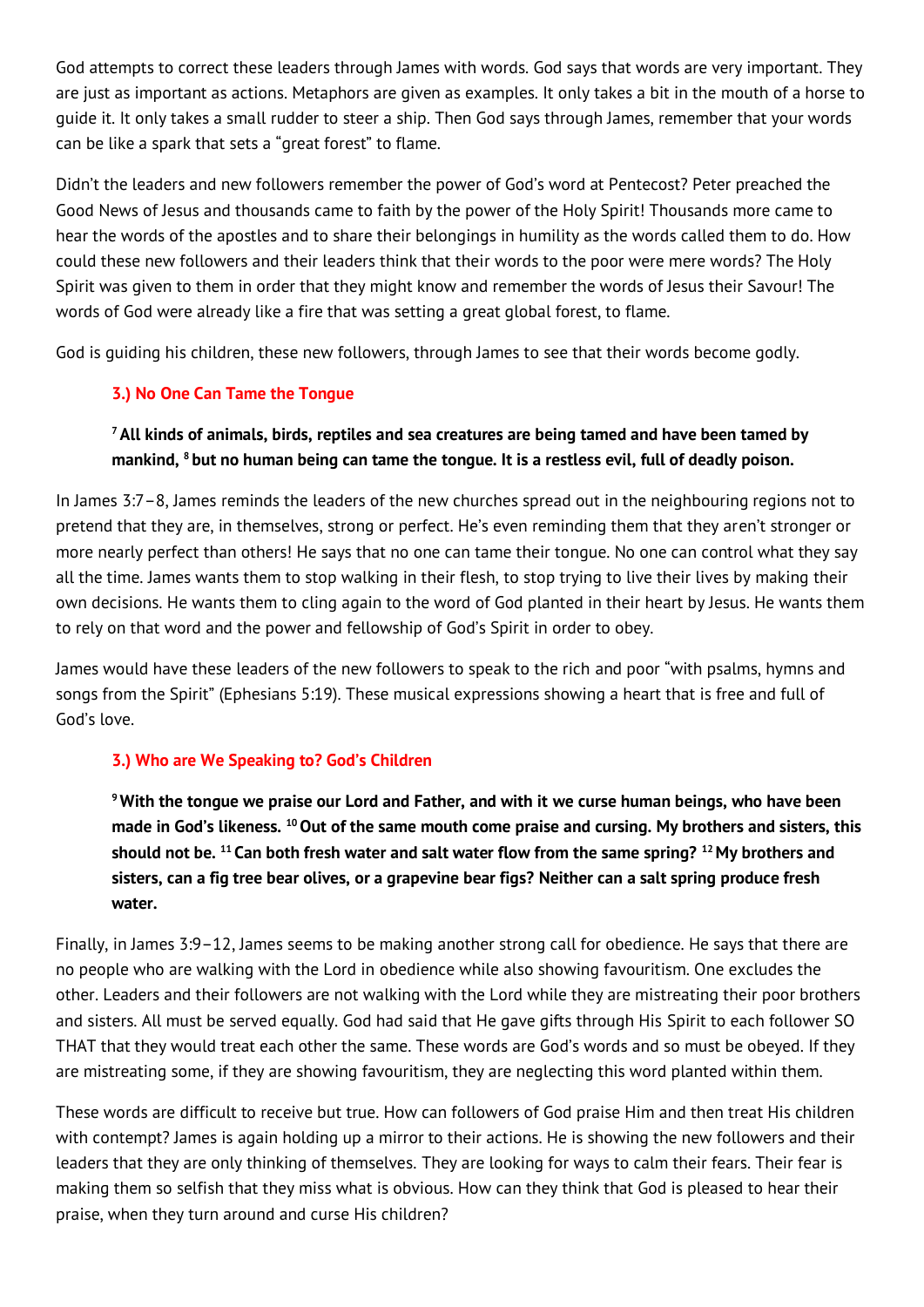It's possible that God would be reminding them, by His Spirit, of His words to Israel through Isaiah. God had said to Israel through Isaiah that mercy was more important than sacrifice. He said regarding their religious practice, "the multitude of your sacrifices—what are they to me?...I have no pleasure in the blood of bulls and lambs and goats…Stop bringing meaningless offerings! Your incense is detestable to me…(Your sacrifices) have become a burden to me; I am weary of bearing them…Your hands are full of blood!...Learn to do right; seek justice. Defend the oppressed. Take up the cause of the fatherless; plead the case of the widow" (Isaiah 1).

James has held a mirror up so that these new followers and their leaders may chose repentance, that they may chose returning to the words of God and the fellowship, the oneness they have with Him through Jesus through the gentle guidance of the Holy Spirit.

## **Application**

## **1.) What God's Call of Obedience to You?**

Let's take a few moments to ask God how He is calling us to apply His word. Let's stop and realize that He is speaking with each of us because none of us can always control what we say to others. Take a minute to pray to God for an application of how to follow Him and not our own ideas.

## **2.) Speak to God's Children**

When we speak with our spouses, our family members and even with our neighbours, we are speaking to those created by God. We are all created by God to bear His image and to glorify Him and His Kingdom. We are never speaking to someone who is unimportant. Each person can be a vessel created by God in order to speak to us. Each person has value.

There is a helpful illustration of this in the account in the Old Testament. King David is fleeing Jerusalem because his son, Absalom, is attempting to take over the kingdom. While he is fleeing, there is a man named Bahurim, himself a descendant of King Saul whom David displaced as the King of Israel. Bahurim is cursing David as he flees Jerusalem from Absalom. Maybe Bahurim is thinking that finally David is being displaced as king by Absalom just as David had done to his relative, Saul. Bahurim says, "Get out, get out, you murderer, you scoundrel! The LORD has repaid you for all the blood you shed in the household of Saul, in whose place you have reigned" (2 Samuel 16).

Two of those with David, respond in the flesh to these curses on their king. They respond in a way that reveals they think of themselves as superior to Bahurim. They look down on this descendent of Saul. They say to David, "Why should this dead dog curse my lord the king? Let me go over and cut off his head." But David sees in Bahurim, a child of God. He sees in Bahurim an image bearer of his LORD. So his reply is, "If (Bahurim) is cursing because the LORD said to him, 'Curse David,' who can ask, 'Why do you do this?'"

David showed no favouritism even to those that were cursing him, because he knew he was no better a person than Bahurim. Bahurim said that David was a murderer. Remember that David in a few chapter previous to this incident had Uriah murdered so he could take Uriah's wife, Bathsheba, as his wife. David doesn't judge Bahurim, because he is guilty as well before God and not a judge of anyone.

I have a personal example. I had a conversation some time ago with someone who told me that I was not a suitable leader. This person had recognized experience in leadership and was quite successful in their field. This person may have felt that I would be offended by their critique, but I felt that God was speaking to me through that person. I felt that there were many areas in my life, areas in my service to others that I hadn't given over to God in faith. But God had also already told me, before I spoke with this person, that He loved me and had given me some gifts to share with others. If I would rest in Him and what He could do through me, I